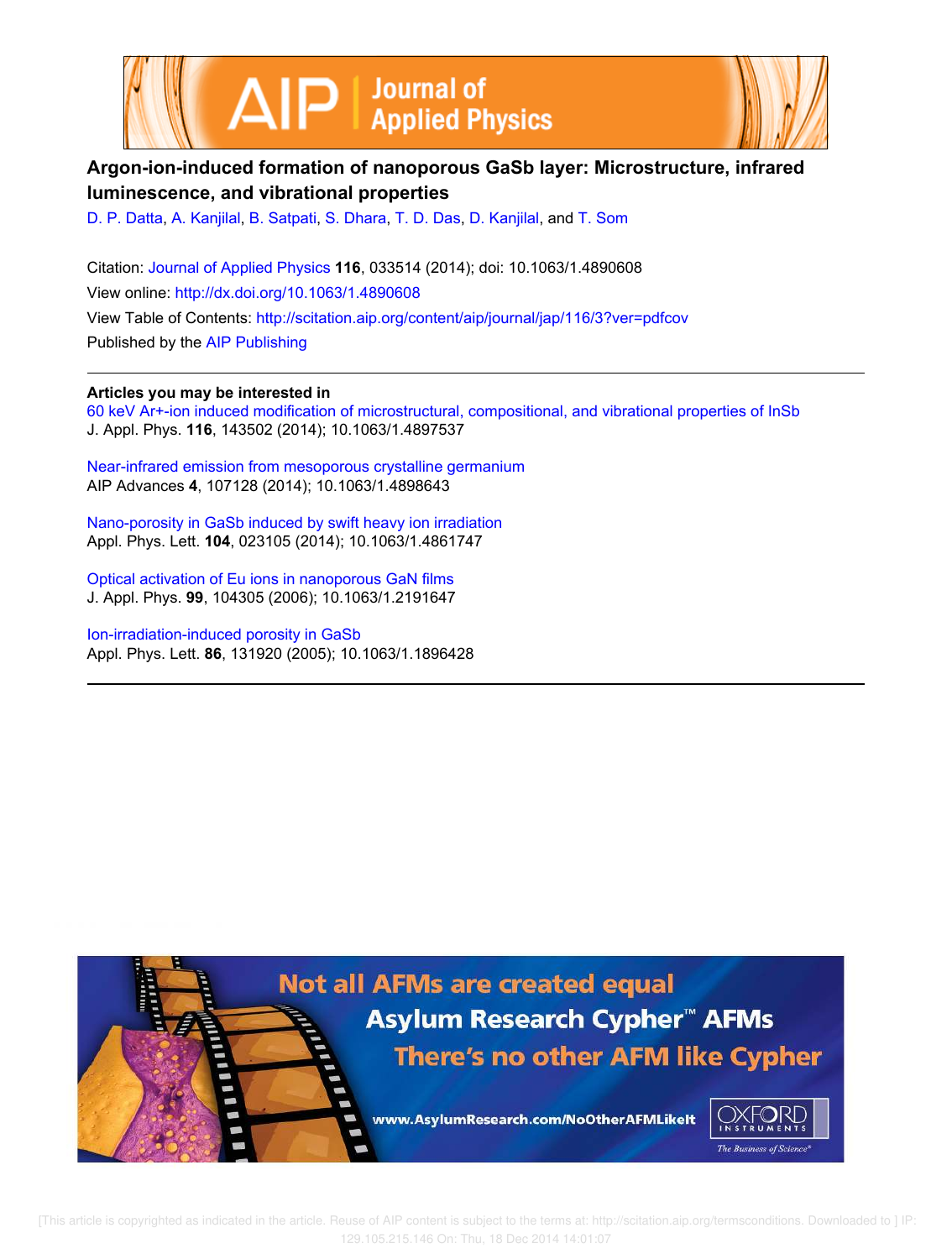

## Argon-ion-induced formation of nanoporous GaSb layer: Microstructure, infrared luminescence, and vibrational properties

D. P. Datta,<sup>1</sup> A. Kanjilal,<sup>2</sup> B. Satpati,<sup>3</sup> S. Dhara,<sup>4</sup> T. D. Das,<sup>5</sup> D. Kanjilal,<sup>6</sup> and T. Som<sup>1,a)</sup> <sup>1</sup>SUNAG Laboratory, Institute of Physics, Bhubaneswar, Odisha 751 005, India  $^{2}$ Department of Physics, Shiv Nadar University, Uttar Pradesh 201 314, India <sup>3</sup>Surface Physics and Material Science Division, Saha Institute of Nuclear Physics, 1/AF Bidhannagar, Kolkata 700 064, India <sup>4</sup>Surface and Nanoscience Division, Materials Science Group, Indira Gandhi Centre for Atomic Research, Kalpakkam 603 102, India  $^5$ Department of Electronic Science, University of Calcutta, APC Road, Kolkata 700 009, India <sup>6</sup>Inter-University Accelerator Centre, Aruna Asaf Ali Marg, New Delhi 110 067, India

(Received 27 June 2014; accepted 8 July 2014; published online 18 July 2014)

Room temperature implantation of 60 keV Ar<sup>+</sup>-ions in GaSb to the fluences of  $7 \times 10^{16}$  to  $3 \times 10^{18}$ ions cm<sup>-2</sup> is carried out at two incidence angles, viz 0° and 60°, leading to formation of a nanoporous layer. As the ion fluence increases, patches grow on the porous layer under normal ion implantation, whereas the porous layer gradually becomes embedded under a rough top surface for oblique incidence of ions. Grazing incidence x-ray diffraction and cross-sectional transmission electron microscopy studies reveal the existence of nanocrystallites embedded in the ion-beam amorphized GaSb matrix up to the highest fluence used in our experiment. Oxidation of the nanoporous layers becomes obvious from x-ray photoelectron spectroscopy and Raman mapping. The correlation of ion-beam induced structural modification with photoluminescence signals in the infrared region has further been studied, showing defect induced emission of additional peaks near the band edge of GaSb.  $\odot$  2014 AIP Publishing LLC. [http://dx.doi.org/10.1063/1.4890608]

### I. INTRODUCTION

GaSb nanostructures are considered to be promising for low power electronic and optoelectronic devices operating in near to mid-infrared wavelength range, owing to low band gap and high carrier mobility of GaSb.<sup>1</sup> For instance, GaSb nanowires were utilized to fabricate single electron transistor and infrared laser. $2,3$  In addition to several techniques used to develop GaSb nanostructures,<sup>4,5</sup> a porous layer containing nanofibers has been developed in GaSb by ion-beam irradiation with energy in the range of tens of keV to a few  $MeV.<sup>6–13</sup>$  Interestingly, the diameters of these nanofibers are found to be in the range of 15–25 nm, irrespective of the energy of the incident ions, whereas the thickness of the nanoporous layer becomes an order of magnitude higher than the range of ions with increasing fluence. $6-13$  The experimental investigations on porous structures formed in the low fluence regime  $(<10^{16}$  ions cm<sup>-2</sup>) have shown residual crystallinity in the nanofibers. $8,10$  It is, however, imperative to explore whether nanocrystallites exist within the nanofibers for fluences having orders of magnitude higher than those reported earlier. This is predominantly significant in the context of luminescence properties due to band-gap opening with decreasing crystallite size.<sup>14</sup> Crystalline GaSb is known to exhibit photoluminescence (PL) in the infrared region (700–800 meV) due to the radiative recombination of excitons via band gap transitions.<sup>15–19</sup> On the other hand, PL emission in 785–805 meV was reported for GaSb nanowires.<sup>20</sup> Moreover, visible range PL was reported for focused

In this paper, we report the structural, compositional, vibrational, and luminescence properties of the nanoporous GaSb layers containing nanocrystallites, evolved under 60 keV Ar<sup>+</sup>-ion implantation with fluences in the range of  $7 \times 10^{16}$  $-3 \times 10^{18}$  ions cm<sup>-2</sup>. Subsequent to the demonstration of formation of a porous structure by scanning electron microscopy (SEM), the presence of nanocrystallites embedded in the amorphous matrix will be shown by grazing incidence x-ray diffraction (GIXRD) and transmission electron microscopy (TEM) studies. Presence of  $Ga<sub>2</sub>O<sub>3</sub>$  and  $Sb<sub>2</sub>O<sub>3</sub>$  phases in the porous layer will be demonstrated by x-ray photoelectron spectroscopy (XPS) and Raman mapping. Using PL spectroscopy, we will show infrared emission from such nanoporous structures and attempt to correlate the emission with band gap opening due to quantum confinement in the nanocrystallites.

#### II. EXPERIMENTAL

Mirror polished, *p*-type GaSb(100) substrates (area  $1 \times$ 1 cm<sup>2</sup> ) were ultrasonically cleaned by using trichloroethylene,

ion-beam produced nanoporous structures (after postimplantation annealing). $<sup>11</sup>$  Thus, the existence of nanocrystal-</sup> lites in ion-induced porous layer can significantly influence the PL emission from GaSb. Moreover, GaSb surface is prone to oxidation owing to the reactive nature of Ga and  $\text{Sb}^{21}$  In fact, medium energy ion-beam induced formation of  $Ga<sub>2</sub>O<sub>3</sub>$ and  $Sb_2O_3$  at room temperature (RT) on the nanoporous structures was confirmed in our previous report.<sup>12,13</sup> The PL emission from a nanoporous GaSb structure in presence of these oxides is yet to be explored and understood, particularly for structures generated by ion fluences orders of magnitude higher from the previous studies. $\frac{11}{11}$ 

a)Author to whom correspondence should be addressed. Electronic mail: tsom@iopb.res.in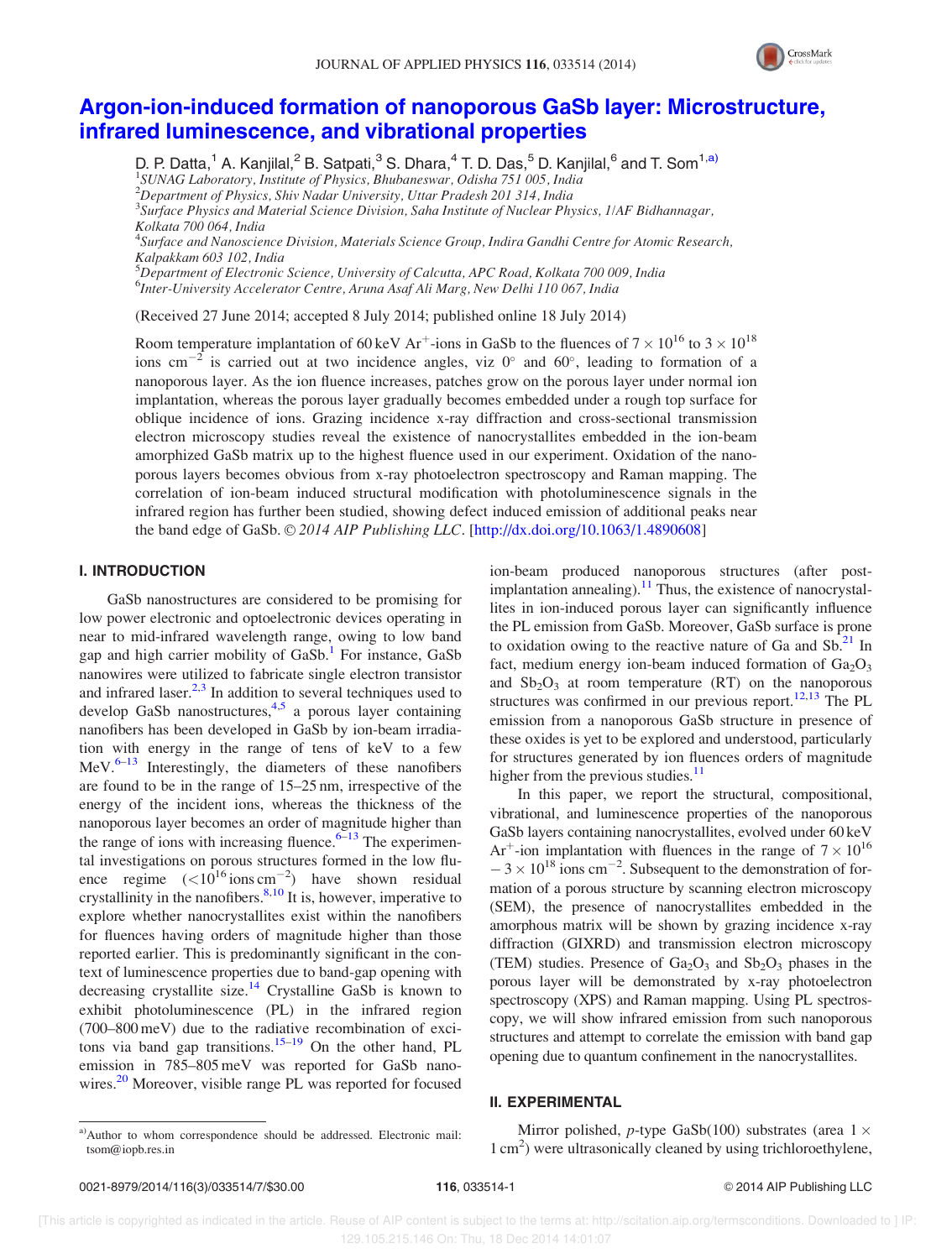acetone, ethanol, and de-ionized water and exposed to 60 keV Ar<sup>+</sup>-ions at RT with fluences in the range of  $7 \times 10^{16}$  to  $3 \times 10^{18}$  ions cm<sup>-2</sup>. Two ion incidence angles (viz 0° and 60 ) were chosen for the present experiments. Implantationinduced evolution of microstructures was characterized by using both SEM [Carl-Zeiss] and cross-sectional transmission electron microscopy (XTEM) [field emission gun based 300 keV FEI Tecnai  $G^2$  S-Twin]. In addition, crystalline nature of ion-irradiated samples was examined by employing GIXRD (5 ) measurements [D8-Discover, Bruker] using the Cu- $K_{\alpha}$  radiation ( $\lambda = 1.54$  Å) which was further corroborated by selected area electron diffraction (SAED) during TEM studies. Furthermore, surface chemical composition was examined by XPS [VG Instruments] using  $Mg$ - $K_{\alpha}$  radiation  $(h\nu = 1254 \text{ eV})$ . Raman mapping was performed at RT by using the 514 nm line of an  $Ar^+$ -ion laser [inVia, Renishaw] and the data were recorded with the help of a 1800 lines  $nm^{-1}$  grating and a thermoelectrically cooled CCD detector. The spectra were recorded in the backscattering geometry by using a  $100 \times$  objective with N.A. value of 0.85. The fully automated motorized sample stage (Renishaw MS20), having a spatial resolution of 100 nm, was used for Raman imaging. This was performed by integrating intensities, which is essentially the peak intensity distribution corresponding to a particular mode frequency collected over a pre-defined area and grid resolution. In the present study, a total area of  $2 \times 2 \mu m^2$ with  $100 \times 600$  nm<sup>2</sup> grid resolution is probed for the Raman mapping using the Stream Line imaging facility covering large area. Low-temperature PL spectra were collected at 12 K using 532 nm line of a diode pumped solid state laser with a surface power density of 1 W  $\text{cm}^{-2}$ .

#### III. RESULTS AND DISCUSSION

The plan-view SEM images in Figs.  $1(a)$  and  $1(b)$  show the surface morphology of  $Ar^+$ -ion implanted samples at  $\theta = 60^{\circ}$ , whereas Figs. 1(c) and 1(d) illustrate the same corresponding to  $\theta = 0^{\circ}$  which depict the evolution of porous structures. As discerned from Figs.  $1(a)$  and  $1(c)$ , corresponding to the lowest fluence of  $7 \times 10^{16}$  ions cm<sup>-2</sup>, the



FIG. 1. Plan-view SEM images of GaSb surfaces: Implanted with obliquely incident ( $\theta = 60^{\circ}$ ) Ar<sup>+</sup>-ions to the fluences of  $7 \times 10^{16}$  ions cm<sup>-2</sup> (a) and  $3 \times 10^{18}$  ions cm<sup>-2</sup> (b) and normally incident Ar<sup>+</sup>-ions to the fluences of  $7 \times 10^{16}$  ions cm<sup>-2</sup> (c) and  $3 \times 10^{18}$  ions cm<sup>-2</sup> (d).

porous layers comprise a network of nanofibers (diameter 15–25 nm). However, ridge-like structures are observed on top of the porous network for  $\theta = 60^{\circ}$ , whereas terrace-like structures are developed on porous layer for  $\theta = 0^{\circ}$ . The fluence-dependent evolution of nanoporous structures for  $\theta = 60^{\circ}$  further demonstrates the impact of off-normal irradiation. For instance, the porous layer gets embedded under a continuous rough top surface at higher ion fluences (at 60°) [Fig.  $1(b)$ ], whereas large patches are observed on top of the nanoporous layer under normal incidence [Fig.  $1(d)$ ]. It should be mentioned that a modulated interface of the nanoporous layer with the crystalline GaSb substrate underneath was discernible in the cross-sectional SEM images for the obliquely implanted samples.<sup>12</sup>

The presence of crystalline phases in the implantationinduced nanoporous structure is evident from the GIXRD data, where the spectra recorded from the samples implanted at  $60^\circ$  and  $0^\circ$  are shown as a function of fluence in Figs.  $2(a)$ and  $2(b)$ , respectively. The collected spectra for both the angles exhibit characteristic diffraction peaks at  $2\theta = 25.4^{\circ}$ ,



FIG. 2. GIXRD spectra of implanted GaSb samples: Ar<sup>+</sup>-ions incident at an angle of 60° (a), and 0° (b), to the fluences of  $7 \times 10^{16}$  ions cm<sup>-2</sup> (red),  $1 \times 10^{17}$  ions cm<sup>-2</sup> (cyan),  $4 \times 10^{17}$  ions cm<sup>-2</sup> (blue),  $7 \times 10^{17}$  ions cm<sup>-2</sup> (magenta),  $1 \times 10^{18}$  ions cm<sup>-2</sup> (dark yellow), and  $3 \times 10^{18}$  ions cm<sup>-2</sup> (green). GIXRD data obtained from the pristine sample are also shown [black line in (a)] for comparison. The spectra were shifted along the y-direction for better clarity.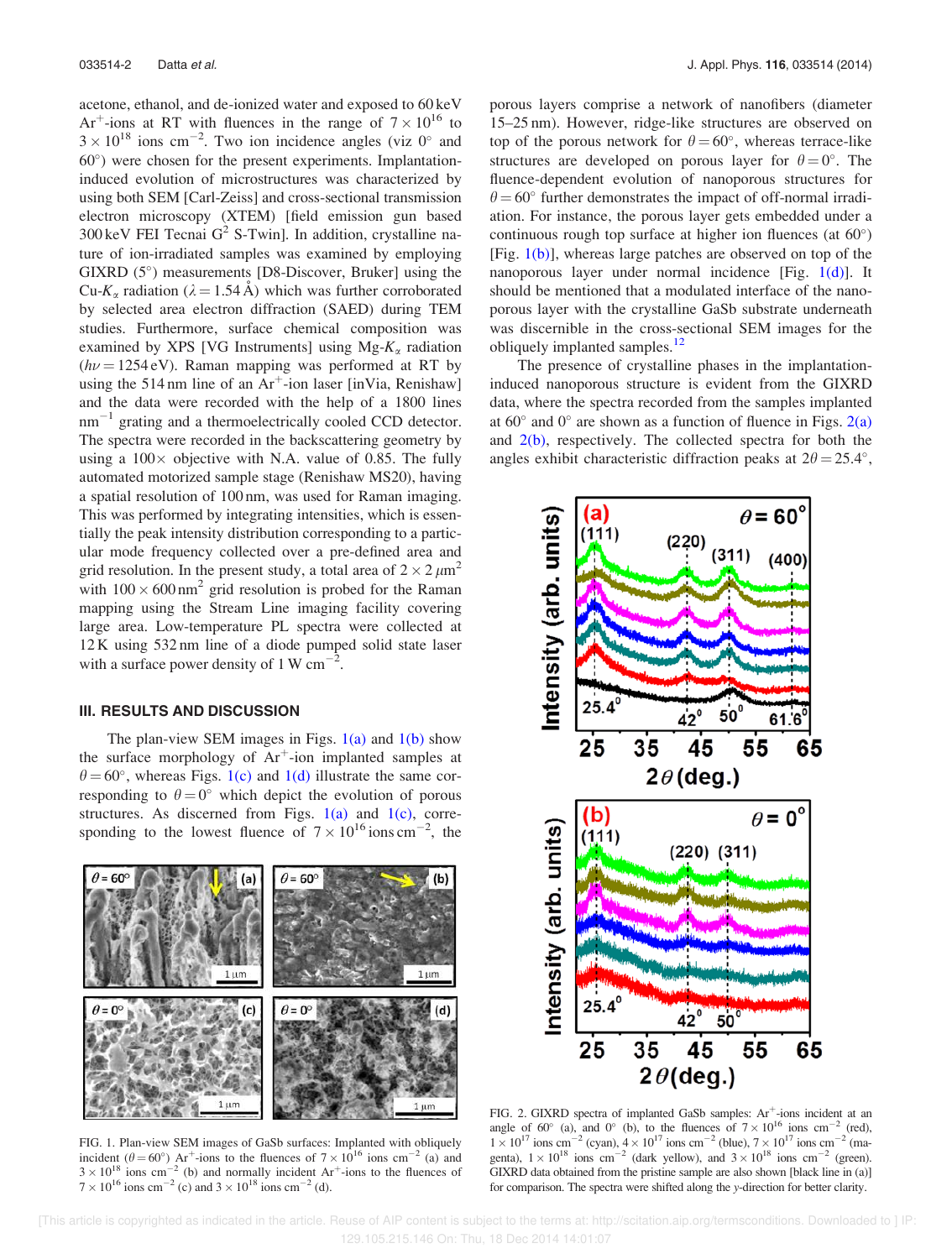$42^{\circ}$ , and  $50^{\circ}$  which correspond to the (111), (200), and (311) reflections from the cubic GaSb crystalline structure.<sup>22</sup> Using the full width at half maximum (FWHM) of the (311) diffraction peak in the Scherrer's formula, $^{23}$  the average crystallite size has been estimated to be around 1.5–3.5 nm for both the incident angles. Results obtained from GIXRD are found to corroborate well with the findings of TEM analyses described below.

The XTEM images of the GaSb substrate implanted with the fluence of  $7 \times 10^{16}$  ions cm<sup>-2</sup> at  $\theta = 60^{\circ}$  are shown in Fig. 3. The XTEM image in Fig.  $3(a)$  confirms that a porous layer is formed at the top of the GaSb substrate. A micrograph of the porous layer, taken at lower magnification, is shown in Fig.  $3(b)$ . It is evident from Figs.  $3(a)$  and  $3(b)$ that the porous microstructure comprises nanofibers with darker patches on top. It is to be noted here that the XTEM images are taken perpendicular to the direction of the ionbeam injection [depicted by the yellow arrow in Fig.  $1(a)$ ] onto the surface. Thus, the dark patches are cross-sections of the ridge-like structures seen in Fig.  $1(a)$ . The modulated nature of the interface of the porous layer with the GaSb substrate underneath becomes clear from the XTEM image of Fig.  $3(b)$ , where the interface is indicated by a dashed yellow line. The presence of crystalline phases in the nanoporous layer, in the form of nanocrystallites, is recognized from the SAED patterns [shown in Figs.  $3(c)$ – $3(e)$ ] obtained from three different regions marked as "1," "2," and "3" on Fig.  $3(a)$ . The SAED pattern from the top region of the porous layer, including the dark patches (region "1"), shows the presence of streaky bright spots in concentric rings, which can be indexed by the characteristic  $(002)$ ,  $(11\bar{1})$ , and  $(02\overline{2})$  rings, originating from the fine and randomly distributed GaSb crystallites with cubic lattice structure. $24$ However, the diffused rings in the background indicate the coexistence of amorphous materials as well. On the other hand, the SAED pattern obtained from region "2," containing both the porous layer and the substrate [Fig.  $3(d)$ ] shows an overlap of ordered spots from the unimplanted substrate

on the diffused rings, passing through  $(002)$ ,  $(11\bar{1})$ , and  $(02\overline{2})$  spots, from randomly oriented fine structures (as stated above). The SAED pattern taken from the substrate underneath the porous layer [Fig.  $3(e)$ ] exhibits ordered spots corresponding to a cubic GaSb single-crystalline structure along the [110] zone axis. In addition, the presence of crystalline pockets (where lattice fringes are discernible) within an amorphous matrix is obvious from the high-resolution TEM (HRTEM) image of the porous layer [Fig.  $3(f)$ ]. The d-spacing of the lattice fringes [inset in Fig.  $3(f)$ ] is measured to be 0.35 nm which matches well with the  $d_{111}$  of cubic GaSb. The size of the crystallites, determined from the HRTEM images, is somewhat higher than those estimated from the respective GIXRD patterns (described above). Similar to the above results, the presence of nanocrystallites embedded in an amorphous porous structure has also been detected in GaSb implanted with the highest fluence  $(3 \times 10^{18}$  ions  $\text{cm}^{-2}$ ) (image not shown).

The HRTEM image in Fig.  $3(g)$  shows the interface region of the porous layer with the GaSb substrate underneath. While the substrate is single-crystalline, local presence of crystal-defects in the substrate can be observed below the interface (indicated by the yellow line). Moreover, high-angle annular dark field-scanning TEM (HAADF-STEM) image [Fig.  $3(h)$ ] reveals nanofiber-like structures sandwiched between a dense surface layer [the dark patches observed in Fig.  $3(a)$ ] and the unirradiated GaSb substrate [Fig.  $3(h)$ ]. The presence of small voids within these patches at the surface can also be seen in Fig.  $3(h)$ . In order to study the compositional variation across the porous layer, a series of energy dispersive x-ray spectroscopy (EDS) spectra were recorded along the vertical arrow shown on the STEM image [see Fig.  $3(h)$ ], which are shown in Fig.  $3(i)$ . A comparison of Figs.  $3(h)$  and  $3(i)$  shows that the concentration of O stays more or less constant as one goes from the underlying GaSb substrate towards the top surface. On the other hand, although the intensity of Ga and Sb counts stays constant within the substrate [up to  $\sim$  70 nm from the origin, as shown



FIG. 3. (a) XTEM image of GaSb implanted to the fluence of  $7 \times 10^{16}$  cm<sup>-2</sup> for obliquely incident ions at 60 , (b) low magnification TEM image showing the modulated interface. (c)–(e) present the SAED patterns collected from the regions marked by blue circles and identified as " $1$ ," " $2$ ," and " $3$ " on the image, respectively. HRTEM images shown in (f) and (g) are obtained from the porous layer and the interface region, respectively. (h) HAADF-STEM image of the porous layer and (i) EDS spectra taken along the line shown on STEM image.

 <sup>[</sup>This article is copyrighted as indicated in the article. Reuse of AIP content is subject to the terms at: http://scitation.aip.org/termsconditions. Downloaded to ] IP: 129.105.215.146 On: Thu, 18 Dec 2014 14:01:07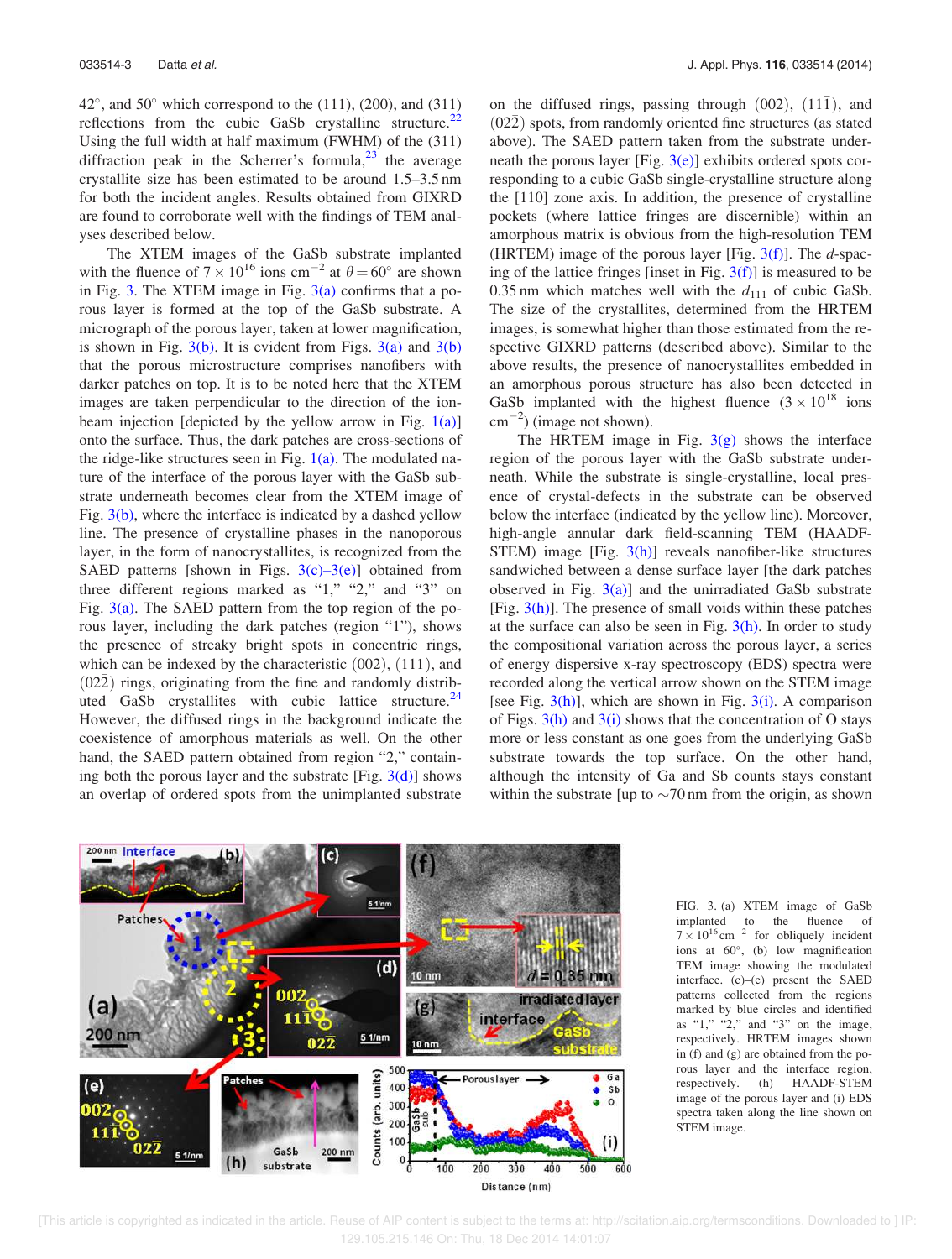by the dotted black line in Fig.  $3(i)$ ], subsequent decrease is observed in the porous layer, followed by peaks at the top surface of the porous layer [within the  $\sim$ 400–500 nm region in Fig.  $3(i)$ ]. The decrease in Ga and Sb counts seems to be due to the porous nature of the layer, whereas the peaks near the top surface are due to denser patches observed in the XTEM and STEM images.

The porous microstructure generated by normal ion implantation to the highest fluence of  $3 \times 10^{18}$  ions cm<sup>-2</sup> can be observed in the XTEM images of Fig. 4. It should be mentioned here that in our earlier XTEM studies on GaSb implanted with normally incident  $60 \text{ keV Ar}^+$ -ions to the fluence of  $7 \times 10^{16}$  ions cm<sup>-2</sup>,<sup>13</sup> an uniformly thick porous layer comprising nanofibers was observed. This nanofibrous layer contained nanocrystallites within an amorphous matrix $\frac{13}{13}$  similar to obliquely incident ion implanted porous GaSb in the present experiment (described above). The evolution of such uniformly thick nanofibrous layer at higher fluence can be followed from the representative XTEM image presented in Fig.  $4(a)$ . The micrograph in Fig.  $4(a)$ shows the formation of large voids (dimensions  $> 200 \text{ nm}$ ) in the top region of the nanoporous layer. Dimension of the voids decreases towards the interface of the porous layer with the substrate underneath. However, a few small voids are also observed in the top region, as indicated in Fig. 4(a). The presence of nanofibers in the porous layer can be confirmed both from the micrograph as well as from the HAADF-STEM image shown in Fig. 4(b). In addition, modulations at the interface of the porous layer with the underlying crystalline substrate are discernible in Fig.  $4(a)$ (indicated by the dashed yellow line). The EDS line scans [taken along the line shown in Fig.  $4(b)$ ] shown in Fig.  $4(c)$ shows O absorption in the layer in addition to a higher count of Ga in the porous layer compared with Sb. On the other hand, the SAED pattern in Fig. 4(d), obtained from the porous layer [the yellow circle marked as "1" in Fig. 4(a)] shows an overlap of concentric diffraction spots (representative of a polycrystalline phase containing randomly oriented crystallites) with ordered diffraction spots  $\frac{1}{2}$  indexed as (002), (11 $\overline{1}$ ), and (02 $\overline{2}$ ) spots]. The presence of concentric diffraction spots in the SAED pattern confirms existence of nanocrystallites within the porous layer, even after application of fluence as high as  $3 \times 10^{18}$  ions cm<sup>-2</sup>. The HRTEM image of the porous layer in Fig.  $4(e)$  also shows the presence of crystalline phase at this fluence (lattice fringes are observed all over the structure).

The chemical state of the O absorbed in the porous layer becomes clear from the XPS analyses. XPS spectra recorded from the irradiated GaSb substrates with fluences of  $7 \times 10^{16}$ and  $3 \times 10^{18}$  ions cm<sup>-2</sup> at  $\theta = 60^{\circ}$  and 0° are shown in Figs. 5(a) and 5(b), respectively, for comparison. Peaks observed in the Ga  $3d$  spectra at 19.06, 20.26, and 23.1 eV can be assigned to Ga-Sb bonds in GaSb, Ga-O bonds in  $Ga<sub>2</sub>O<sub>3</sub>$ , and O-Ga bonds due to O 2s state, respectively.<sup>25,26</sup> The corresponding Sb 3d spectra were deconvoluted into Sb-Ga bonds in GaSb (527.1 eV), Sb-Sb bonds in elemental Sb  $(528.3 \text{ eV})$ , and Sb-O bonds in  $\text{Sb}_2\text{O}_3$  (530.1 eV) with a spinorbit splitting of  $9.4 \text{ eV}^{27-30}$  The peak observed at  $531.1 \text{ eV}$ for Sb  $3d_{5/2}$  spectrum corresponds to O 1s. The XPS results confirm the formation of  $Ga<sub>2</sub>O<sub>3</sub>$  and  $Sb<sub>2</sub>O<sub>3</sub>$  phases at the nanostructure surface via oxygen absorption.

In order to further investigate the spatial distribution of the oxide phase over the porous microstructure, we carried out the Raman mapping of the implanted GaSb. The peaks selected for Raman mapping were around  $220-224$  cm<sup>-1</sup> and  $143-154$  cm<sup>-1</sup> which correspond to longitudinal optical mode (LO) of GaSb<sup>30,31</sup> and  $\beta$ -Ga<sub>2</sub>O<sub>3</sub><sup>32,33</sup> phases, respectively. The distributions of GaSb and  $\beta$ -Ga<sub>2</sub>O<sub>3</sub>, as detected by Raman mapping, are presented in Figs.  $6(a) - 6(c)$  and Figs. 6(d)–6(f), respectively, as a function of ion fluence and angles of incidence. A comparison of morphology of the nanoporous layer seen in the SEM images [Figs. 1(a), 1(b), and  $1(d)$ ] with those of Figs.  $6(a)$ – $6(f)$  confirms the formation of  $\beta$ -Ga<sub>2</sub>O<sub>3</sub> over the nanoporous structures. It may be



FIG. 4. (a) XTEM image of normally implanted GaSb samples to the fluence of  $3 \times 10^{18}$  ions cm<sup>-2</sup>, (b) HAADF-STEM image of the porous layer, (c) EDS spectra collected along the arrow shown on the STEM image, (d) SAED pattern obtained from the region of the porous layer marked by the yellow circle in (a), and (e) HRTEM image obtained from the porous layer.

 [This article is copyrighted as indicated in the article. Reuse of AIP content is subject to the terms at: http://scitation.aip.org/termsconditions. Downloaded to ] IP: 129.105.215.146 On: Thu, 18 Dec 2014 14:01:07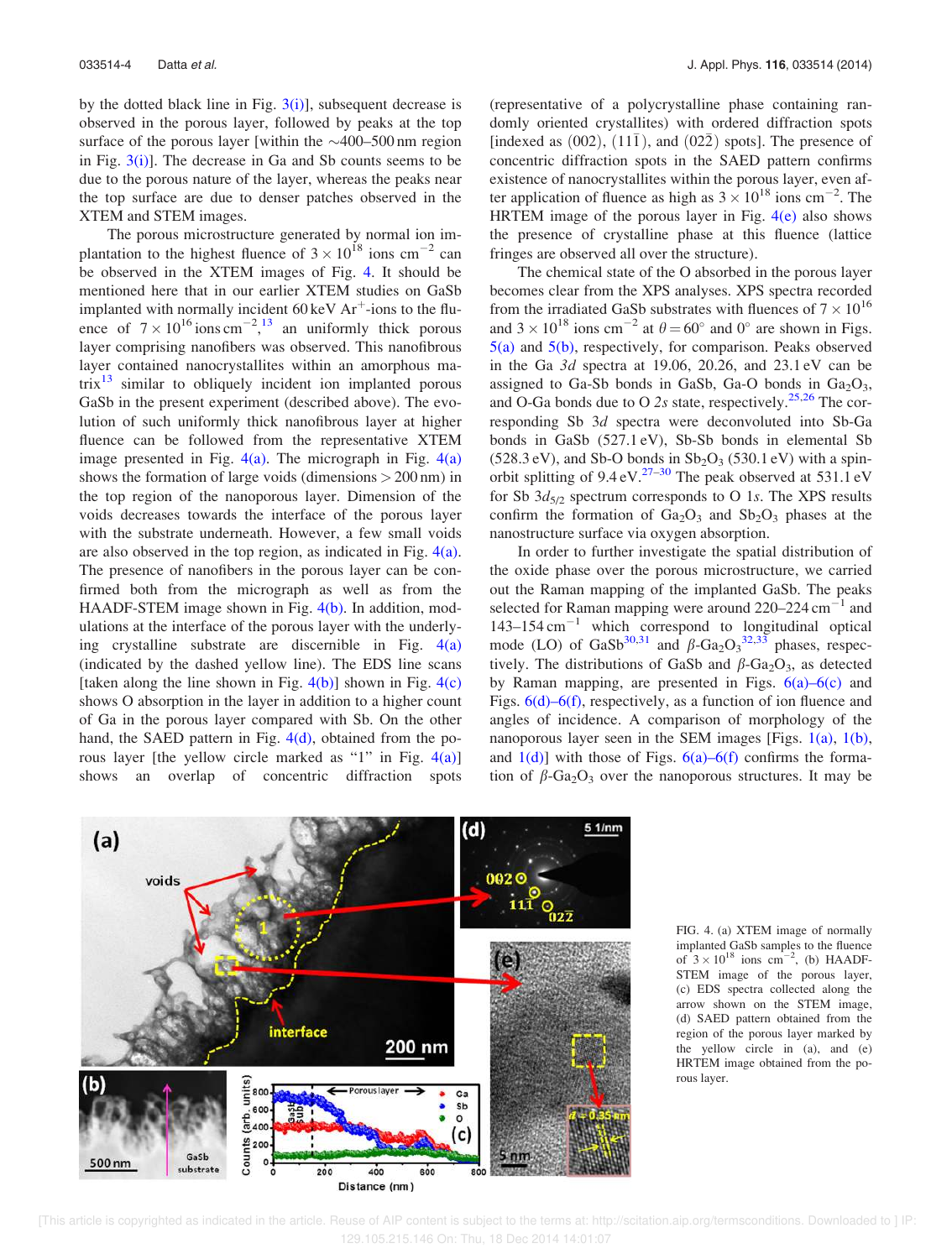

FIG. 5. Sb 3d and Ga 3d XPS spectra corresponding to the implanted samples to the fluences of  $7 \times 10^{16}$  and  $3 \times 10^{18}$  ions cm<sup>-2</sup>:  $\theta = 60^{\circ}$  (a) and  $\theta = 0^{\circ}$  (b). The corresponding microstructures are shown in Figs.  $1(a)$ – $1(d)$ .

noted that the Raman mappings of GaSb and  $\beta$ -Ga<sub>2</sub>O<sub>3</sub> obtained from the porous layer formed at the highest fluence of  $3 \times 10^{18}$  ions cm<sup>-2</sup> at  $\theta = 60^{\circ}$ , show a network structure



FIG. 6. Raman mapping data of GaSb and  $\beta$ -Ga<sub>2</sub>O<sub>3</sub> taken over the Ar<sup>+</sup>-ion implanted porous GaSb structures: (a)  $7 \times 10^{16}$  ions cm<sup>-2</sup>;  $\theta = 60^{\circ}$ , (b)  $3 \times 10^{18}$  ions cm<sup>-2</sup>;  $\theta = 60^{\circ}$ , (c)  $7 \times 10^{16}$  ions cm<sup>-2</sup>;  $\theta = 0^{\circ}$ , (d)  $7 \times 10^{16}$ ions cm<sup>-2</sup>;  $\theta = 60^{\circ}$ , (e)  $3 \times 10^{18}$  ions cm<sup>-2</sup>;  $\theta = 60^{\circ}$ , (f)  $7 \times 10^{16}$  ions cm<sup>-2</sup>;  $\theta = 0^{\circ}$ . The corresponding microstructures are shown in Figs. 1(a), 1(b), and 1(d).

[Figs.  $6(b)$  and  $6(e)$ ] that corresponds to the nanofibers below the rough top surface developed under oblique ion incidence [see Fig.  $1(b)$ ]. This result further fortifies the oxidation of the nanoporous structure embedded under the rough top layer (as described above).

To investigate the influence of implantation-induced structural and compositional modifications (described above) on the luminescence of GaSb, PL emission from the implanted samples was recorded at  $12 \text{ K}$  [Figs. 7(a)–7(d)]. In order to elucidate the impact of microstructure, the PL spectrum of the pristine GaSb was recorded [see inset of Fig. 1(a)], showing a peak at  $\sim$ 778 meV. However, the PL spectra recorded from the irradiated GaSb substrates show a broad peak in the range of 780–785 meV. All the recorded PL spectra were deconvoluted using a standard fitting procedure, where four different components are highlighted under the curve in each spectrum [Figs.  $7(a)$ – $7(d)$ ]. It appears that even for the lowest ion fluence of  $7 \times 10^{16}$  ions cm<sup>-2</sup> at  $\theta = 60^{\circ}$ , the PL spectrum consists of four bands peaking at 784.1, 786, 788.6, and 790.3 meV [Fig. 7(a)]. When the ion fluence increases to  $3 \times 10^{18}$  ions cm<sup>-2</sup>, these peaks are found to generally get blue shifted at 784.9, 786, 789.1, and 790.6 meV, respectively [Fig. 7(b)]. On the other hand, for  $\theta = 0^{\degree}$ , these four peaks are found to appear at 782.8, 784.4, 788.5, and 790.4 meV at the lowest fluence of  $7 \times 10^{16}$  ions  $\text{cm}^{-2}$  [Fig. 7(c)], while they are also generally blue shifted to 783.8, 785.4, 789.1, and 790.3 meV, respectively, at the highest fluence of  $3 \times 10^{18}$  ions cm<sup>-2</sup> [Fig. 7(d)].

In is known that the oxide phases like  $\beta$ -Ga<sub>2</sub>O<sub>3</sub> are luminescent in the visible range. $34-36$  On the other hand, since the near-band transition mediated emission of a single peak at  $778 \text{ meV}^{15,18}$  is observed in the pristine GaSb [inset, Fig.  $7(a)$ ], the blue-shifted PL bands in the region  $780-795$  meV, as observed for the ion implanted samples, are likely to be



FIG. 7. PL spectra obtained from GaSb samples implanted with 60 keV Ar<sup>+</sup>-ions incident at  $\theta = 60^{\circ}$  to the ion fluences of  $7 \times 10^{16}$  ions cm<sup>-2</sup> (a),  $3 \times 10^{18}$  ions cm<sup>-2</sup> (b). The same recorded from samples implanted by normally incident  $(\theta = 0^{\circ})$  ions to the fluences of  $7 \times 10^{16}$  cm<sup>-2</sup> (c) and  $3 \times 10^{18}$  cm<sup>-2</sup> (d). The spectra were collected at 12 K using 532 nm line of a diode pumped solid state laser.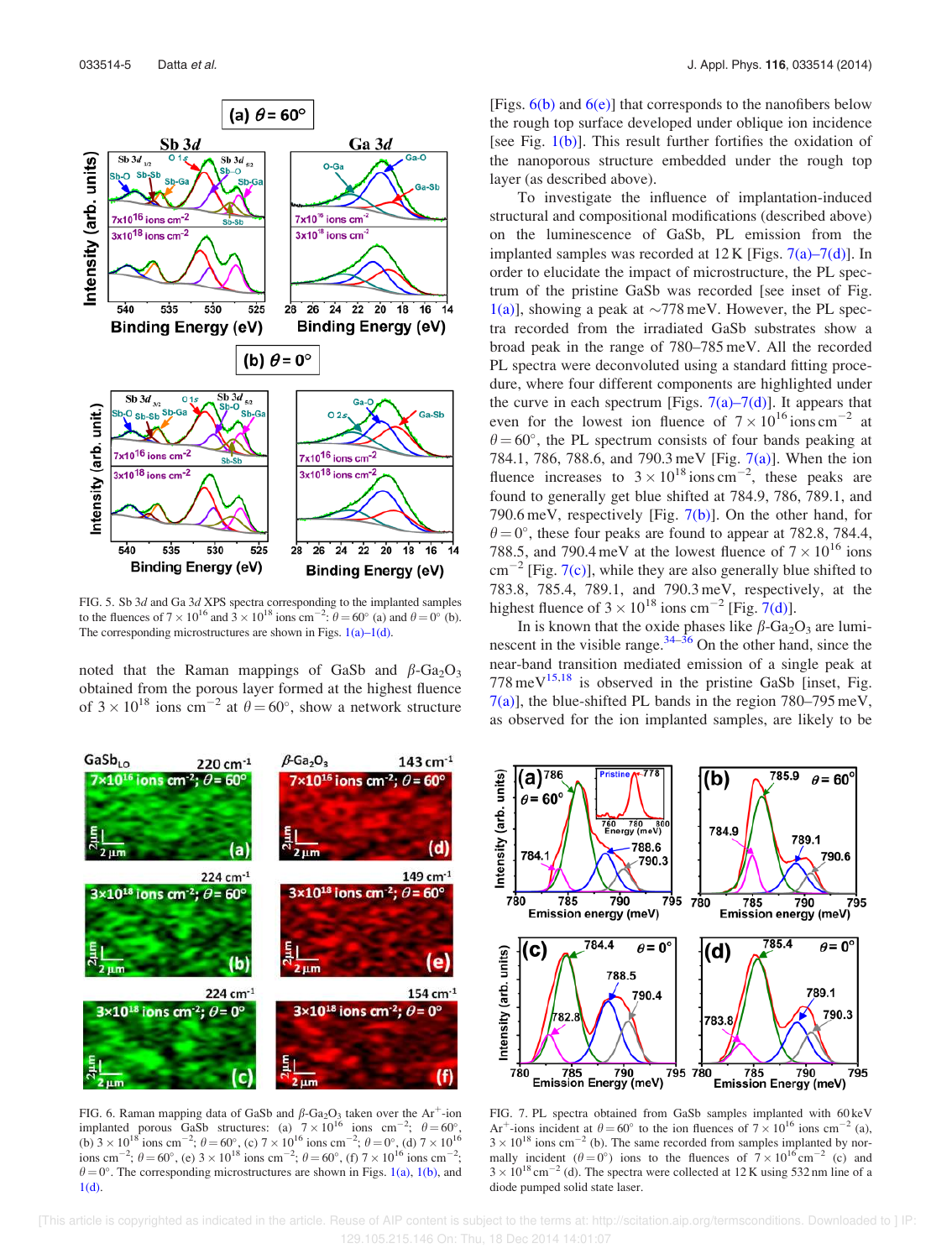associated with the GaSb nanocrystallites $15-20$  embedded in an amorphous matrix. Earlier observations of PL emission from GaSb, in the range of 770–800 meV, were discussed in terms of donor-acceptor pair transitions and bound excitonic transitions.15–20 In fact, the PL line observed around 779 meV is usually assigned to a donor-acceptor pair transition (denoted as A band), involving the neutral state of the native acceptor.<sup>15,18</sup> Although Iyer *et al.* showed that the peak can shift to 780 meV for highly doped  $GaSb$ ,<sup>17</sup> this cannot be the case in the present scenario since the GaSb wafers are undoped. Meanwhile, the peak observed at around 784.4 meV was also observed by Iyer et al. but the origin of this peak was unidentified.<sup>16</sup> Bosacchi et al. also reported a PL peak at 788 meV from crystalline bulk GaSb which was correlated to a donor to carbon pair recombination.<sup>18</sup> On the other hand, Ploog et al. recorded a PL peak at 784 meV from a quantum well structure of GaSb and correlated it to electron-heavy hole transition.<sup>19</sup> In addition, Jeppsson et al. demonstrated a dominant PL peak between 785 and 800 meV for GaSb nanowire structures, $\frac{20}{20}$  although the origin of the radiative transition could not be identified. A comparison between PL spectra obtained in the present case with those reported earlier, especially, with PL emission from nanoscale structures, $19,20$  indicates that the observed blue shift in the PL emission can be attributed to threedimensional quantum confinement in GaSb nanocrystallites due to the opening of the effective band gap by decreasing the average crystallite size<sup>37</sup> with increasing ion fluence. This is further confirmed by the XTEM studies (only a few nanometers) showing the formation of nanocrystallites with sizes smaller than the Bohr radius of GaSb, namely,  $20.48$  nm. $^{11}$  However, the insignificant difference in PL peak positions in Figs. 7(a) and 7(b), namely, 786 and 785.9 meV (corresponding to fluences of  $7 \times 10^{16}$  and  $3 \times 10^{18}$  ions cm<sup>-2</sup> at  $\theta = 60^{\circ}$ , respectively) is not clear yet, but looking at blue shifts in other PL peak positions, it seems that the peak residing at 786 meV is originating from radiative defect centers. The blue shift from 784.4 to 785.4 meV, observed in Figs. 7(c) and 7(d), corresponding to  $\theta = 0^{\circ}$ , can be associated with a decrease in average crystallite size with increasing ion fluence. We should note here that such a systematic shift in PL peak position, especially for emission peaks below and above 785 meV [Figs.  $7(a)$ – $7(d)$ ] as a function of fluence cannot be explained in light of defect-related radiative recombination of excitons as predicted earlier by several authors.14–19

We now give an account of the origin of GaSb nanocrystallites that remain embedded in the porous microstructure in order to understand the observed blue shift in PL emission. The processes that lead to the formation of a nanoporous layer containing nanofibers were discussed in detail in Ref. 12. In short, during the early stage of implantation, the vacancies created in GaSb due to ion energy loss agglomerate into voids. The voids grow in size with irradiation as the vacancies created by further ion irradiation migrate to the existing voids. Finally, the interconnections of the growing voids result in a porous structure. At the same time, redeposited sputtered atoms on top of the porous layer lead to the formation of patches or ridge-like structures. A continuous top surface is formed at higher fluences in case of offnormally incident ions because of much higher rate of redeposition. This mechanism of formation of nanoporous layer is associated with the presence of crystallites observed in the present experiment. When the nanoporous layer is formed, the incident ions dissipate very small amount of energy in the layer (only during their passage through the nano-dimensional GaSb remaining in the porous layer).<sup>12</sup> Since the porous layer in GaSb starts to form at ion fluence as low as  $\sim 10^{14}$ – $10^{15}$  ions cm<sup>-2</sup>,<sup>6–10</sup> it can be expected that ion-beam induced amorphization of GaSb remains incomplete and leaves behind the nanocrystallites embedded in the amorphous nanofibrous structure. During subsequent stages of implantation, very small amount of the incident energy is deposited in the nanoporous layer, which is insufficient for complete amorphization of the embedded crystallites.<sup>12</sup>

#### IV. CONCLUSIONS

In summary, we report on detail morphological and microstructural studies along with vibrational properties and infrared luminescence of medium energy  $Ar^+$ -ion implantation induced porous GaSb in the high fluence regime  $(7 \times 10^{16} - 3 \times 10^{18})$  $\frac{1}{2}$ . Our studies demonstrate the presence of crystalline phases in the amorphous matrix of the nanoporous layer till the highest fluence of  $3 \times 10^{18}$  ions cm<sup>-2</sup>. The nanoporous layer turns out to be oxidized with the existence of  $\beta$ -Ga<sub>2</sub>O<sub>3</sub> on the surface of the nanostructures, and is also found to be luminescent in the infrared regime, presumably because of quantum confinement of excitons in GaSb nanocrystallites. Moreover, the observed blue shift of the deconvoluted PL bands is discussed in light of gap opening with decreasing GaSb nanocrystallite size as a function of ion fluence.

#### ACKNOWLEDGMENTS

Authors gratefully acknowledge helps received from Professor S. Varma, from Institute of Physics, Bhbaneswar for XPS studies, Professor S. Dhar, Department of Electronic Science, University of Calcutta, Kolkata for PL measurements, and Professor P. K. Sahoo, National Institute of Science Education and Research, Bhubaneswar, for extending SEM facility. Mr. S. K. Garg, SUNAG Lab, Institute of Physics is acknowledged for his help during implantations. Helps received from T. Basu and M. Kumar, SUNAG Lab, Institute of Physics during the experiments are also acknowledged.

<sup>1</sup>P. S. Dutta, H. L. Bhat, and V. Kumar, J. Appl. Phys. **81**, 5821 (1997).

- <sup>2</sup>A. H. Chin, S. Vaddiraju, A. V. Maslov, C. Z. Ning, M. K. Sunkara, and M. Meyyappan, Appl. Phys. Lett. 88, 163115 (2006).
- <sup>3</sup>B. M. Borg, K. A. Dick, B. Ganjipour, M. E. Pistol, L. E. Wernersson, and C. Thelander, Nano Lett. 10, 4080 (2010).

9 P. Kluth, S. M. Kluth, B. Johannessen, C. J. Glover, G. J. Foran, and M. C. Ridgway, J. Appl. Phys. 110, 113528 (2011).

<sup>&</sup>lt;sup>4</sup>Y. N. Guo, J. Zou, M. Paladugu, H. Wang, Q. Gao, H. H. Tan, and C. Jagadish, Appl. Phys. Lett. 89, 231917 (2006).

<sup>5</sup> S. Schulz, M. Schwartz, A. Kuczkowski, and W. Assenmacher, J. Cryst. Growth 312, 1475 (2010).

<sup>&</sup>lt;sup>6</sup>N. Nitta, M. Taniwaki, Y. Hayashi, and T. Yoshiie, J. Appl. Phys. 92, 1799 (2002).

<sup>&</sup>lt;sup>7</sup>N. Nitta and M. Taniwaki, *Phys. B: Condens. Matter* 376–377, 872 (2006).

<sup>&</sup>lt;sup>8</sup>S. M. Kluth, J. D. Fitz Gerald, and M. C. Ridgway, Appl. Phys. Lett. 86, 131920 (2005).